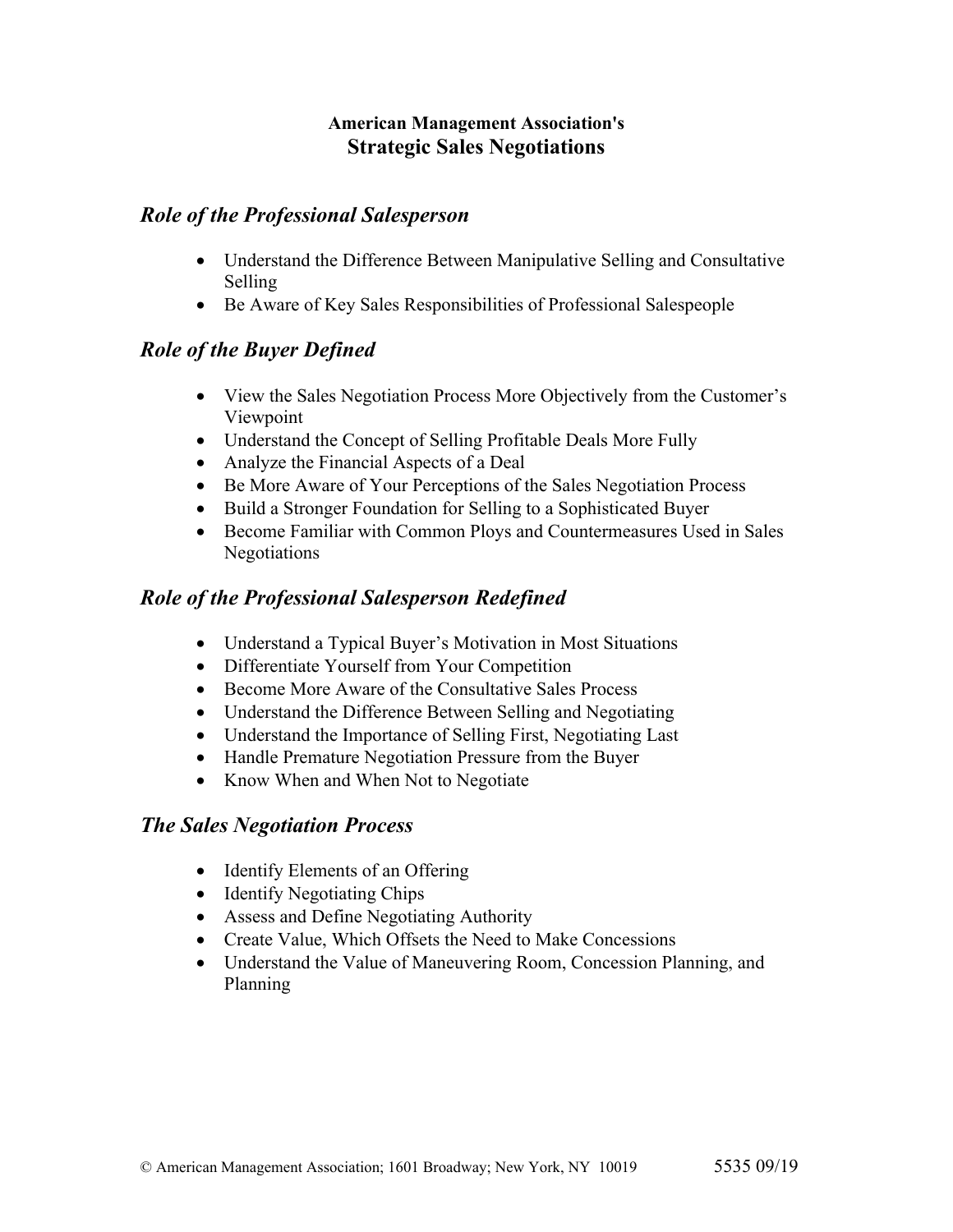## *Using Powerful Sales Negotiation Planning Tools*

- Understand the Process of Establishing Settlement Ranges in Advance
- Understand the Concept of Planning for Concessions
- Become Familiar with the Sales Negotiation Planning Instrument
- Become Familiar with a Format for Providing Feedback on the Sales Negotiation Process

#### *A Sales Negotiation Exercise*

- Develop Settlement Ranges
- Identify Negotiation Chips
- Plan Concessions
- Complete the Sales Negotiation Planner
- Recognize the Importance of Planning
- Evaluate the Sales Negotiation Process More Fully

### *Win-Win Sales Negotiations*

- Determine If a Sales Negotiation Was a Winner for Both Sides
- Avoid Many Critical Mistakes in Sales Negotiations
- Understand the Importance of Following Through After the Negotiation Is Completed
- Understand Your Own Effectiveness in Sales Negotiations
- Develop a Plan to Improve Your Sales Negotiation Effectiveness

### *Power and Position in Sales Negotiations*

- Evaluate Relative Strategic Positions of the Parties to a Sales Negotiation
- Understand Fundamental Strategies for Various Power Positions
- Become Aware of Different Sources of Real and Perceived Power

### *Increasing Your Personal Power in Sales Negotiations*

- Identify the Four Primary Negotiating Styles
- Understand the Primary Goals and Fears That Motivate Each of the Four Styles
- Apply Basic Strategies to Favorably Influence Each of the Four Styles
- Be More Effective in Persuading Buyers Who Are Different from You